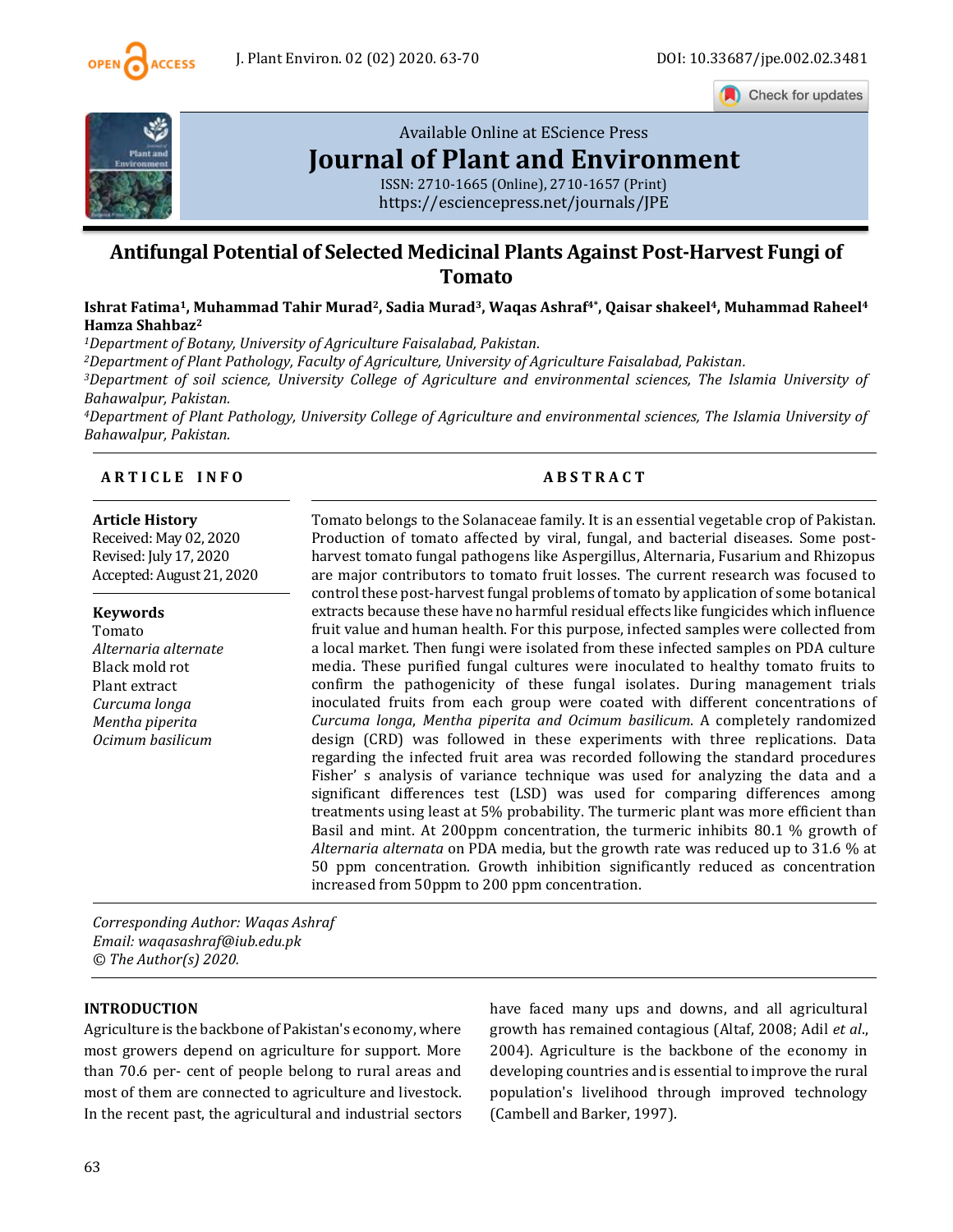Tomato (*Lycopersicum esculantum* L.) initiated from South America belong to the family Solanaceae. It is broadly grown vegetable in all over the world with a height of at least 1.3m (Acquah, 2002). The tomato plant is about 100-300 cm tall and has a slightly woody stem and a bit thin. It has bushy appearance and at maturity decides the form of bear fruit. It is prominent and essential vegetable crop of Pakistan. Its production and supply are limited and almost fluctuating throughout the year from early summer to mid-winter (Hussain *et al*., 2001).

Tomato production and the cultivated area is growing from an output of 354,356 tonnes in 2009 and to the 407,374 tonnes of cultivated area in 2011 from 17,230 ha to 18,178 ha worldwide. It is grown over a large 4 million-hectare land (FAO, 2003). Tomato in Pakistan grow approximately 61,000 hectares with a production of 572.8 thousand tones and an average yield of approximately 9.4 tones/ha. (GOP, 2018). Sindh's share of tomato fruit in 2015 is 35.62 percent, Khyber Pakhtunkhwa (kpk) by 22.92 percent, Baluchistan 24.86 percent and Punjab 16.57 percent (FAO, 2015). Tomato was manufactured at 413610 MT and 359935 MT in Bangladesh throughout 2013-14 and 2014-15, with approximately 5428 MT and 5188 MT coming from the district of Jessore, 70201 MT and 54805 MT coming from the district of Dinajpur, 4490 MT and 6800 MT coming from the district of Mymensingh and 3540 MT and 6241 MT coming from the region of Kishoregonj in 2013-14 and 2014-15 respectively.

Tomato is a rich source of lycopene which gives red colour during tomato ripening. Lycopene is an important natural antioxidant that is used in medicines. While tomato is a potential vegetable, it can be used as a cooked and possessed fresh commodity in various foods in Pakistan, including mashed potatoes, juice, tomato sauce and ketchup. China has the highest production of tomatoes compared to the United States, which is second. Turkey, Egypt, Italy, and India are the other big growers with a total of 5.6 million tones. Per capita the largest user in America, Canada, and Italy. China, Brazil, Spain, Greece, and Turkey are the major producers of 1, 1 million tonnes per annum of tomato production. Tomato production is 153 million tons per annum in the world (FAO, 2009).

Production of tomatoes can assist as an income source for the most rural makers in all the world's established countries (Arah *et al*., 2015). Production of tomatoes is influenced by both biotic and abiotic factors. Biotic considerations include bacteria, nematode, fungi, and viruses (Hammond & bionco, 1992). Fungal diseases are the most effective and widespread pathogens, causing a wide variety of congregation plants and creating damaging and thriftily significant losses during storage and transport of most fresh fruits and vegetables (Sommer, 1985).

The development of tomatoes worldwide is heavily affected by various diseases varies from infectious, fungal, nematode, and bacteria. *Alternaria alternata* causes Alternaria stem canker. The following are tomato fungal diseases. *Collectorichum corcodes* and *C. dematium, C. gloesporoides*, *Pleospora tarda*, *Stemphylum botryosum*, *Thielavopsis basicola* black rot, *P. herbarium*, *Chelara elegaus*, *P. nicotiana*, *Phytophtora capsici*, *P. dreshleri* and A-caused black foot. Alternaria: Alternaria.

The fungus also affects cell wall, organic acid, and enzyme degradation (El-shaieb and Malibari, 1995; Hirsch *et al*., 1995). Also, in developing countries, the pathogen declines harvested fruit at about 20-25 per cent during post-harvest handling (Droby, 2005; Zhu, 2006). Different species of pathogens such as *Mucor piriformis*, Alternaria and *Penicillium expansum* degrade the class of the fruits, minimize the market value, and these are not suitable for a human environment. Post-harvest fungal rots are regulated by the use of many chemical products but in the presence of the new pathogen breeds, the use of chemical develops resistance to fungicides and also harmful to human health and the environment (Spotts and cervantes, 1986).

Tomatoes with post-harvest losses can reach up to 25-42 per cent all over the world (Rehman *et al*., 2007). These are all losses that result in poor recital for producers, workers, and all traders as well as for foreign income sufferers throughout the country (Kader, 1992). More tomato losses can be either measurable or qualitative. Even though today 's importance on crop research varies more from quantity to product quality (Oko-Ibom *et al*., 2007), there is a slight improvement in the tomato species that are commercially grown for different purposes which are caused by the heavy losses.

Fungicides are commonly used to control post-harvest disease-causing pathogens, but these chemical agents harm human health and all other living organisms. Moreover, during the storage period due to the short time interval among analysis and utilization of horticultural products the use of this fungicide become more deleterious. Due to excessive use of a large number of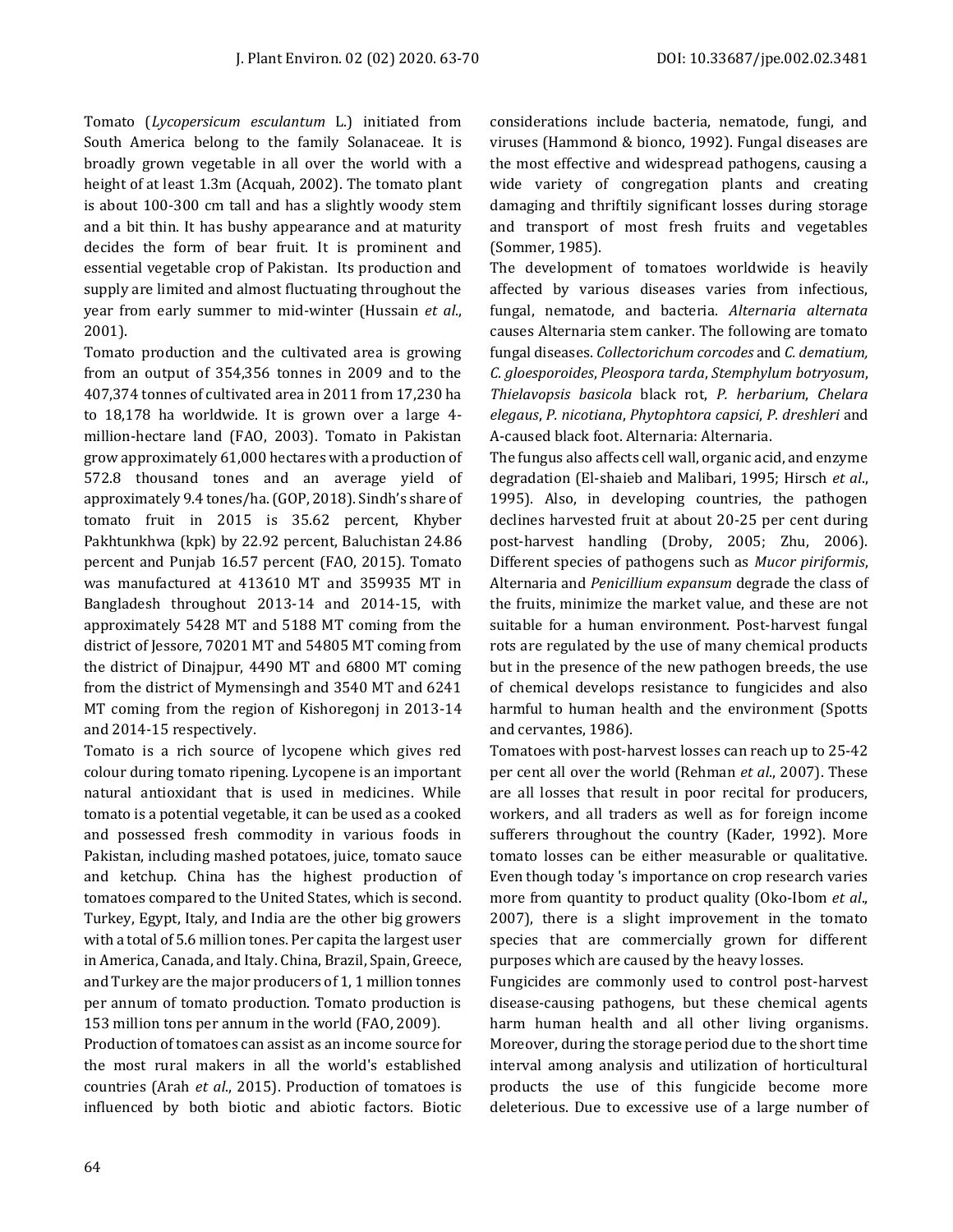chemical agents such as benzimidazoles, imazalil and prochloraz some fungal pathogens become resistant and some of them like Rhizopus and Mucor require distinctive fungicides for their control (Nakahara *et al*., 2013).

For the safety of human health and environment, plant products from various ecosystems have been collected as natural products and examined to check their chemical characteristics, medicinal importance, (Ghosh-Hazra and Chatterjee, 2008) ability to remove harmful oxidizing agents, (Lim and Murtijiaya, 2007) and their ability to preserve food and to control pathogens (Perez-Pacheco *et al*., 2004). Plant extracts from different plants have been examined to check their activities to control fungal pathogens (Daferere *et al*., 2003), and to remove harmful oxidizing agents (Skerget *et al*., 2004).

Plant extract is used as an alternative to conventional antifungal chemicals, as it is less toxic and more suitable than synthetic compound (Jobling, 2000). Plant extract that, due to its antifungal and antibacterial activity, gained prominence and scientific interest (Lee *et al*., 2007; Verastegui *et al*., 2008; Santas *et al*., 2010). In established countries more than 800 million people do not have sufficient food resources and food is at least 10 per-cent loss due to all plant diseases (Strange and Scott. 2005).

Medicinal plant usage the 25,000 higher plants for photoactivity control in which 2,400 plant species were screened (Khafagi and Dewedar., 2000). The plant-based pesticide is available locally, is easily biodegradable, is inexpensive, and is not harmful. Early evidence suggests that many species of plants possess antibacterial and antifungal properties (Nduagu *et al*., 2008; Yasmin *et al*., 2008). Plants produce secondary metabolites, in which antifungal activity is mainly present. Plants include compounds such as phenolic, flavonoids, Sulfur compounds, phenolic glycosides, saponins, glycosylates, unsaturated lactose, and cyanogenic glycosides (Bennetl and Wallsgroove., 1994; Osbourne., 1996).

Basil plant (*Ocimum basilicum*) belongs to the family Labiatae. It is native to Europe, India, Turkey, Africa, and Asia (Amin, 2005). Basil is also known king of the herb due to its aroma. In medicine basil is used for the cure of asthma, tenderness of respiratory, stomachic, caught, antispasmodic, and urinary tract (Simon *et al*., 1999). In the agricultural and medicinal field reportedly extract of basil has been used to inhibit the fungal pathogen growth such as Staphylococcus sp., Fusarium sp., Enterococcus sp., Aspergillus sp., listeria sp., and E.coil (kocic-Tanackov, *et al*., 2011).

Turmeric (*Curcuma longa*) belongs to the family Zingiberaceae, is an evergreen herbaceous plant and commonly cultivated in Asia and mostly in India and China (Kapoor, 2000). It is the most important spice in Bangladesh used as a holy spice for their religion that having substantial quantities of proteins (6.3%), carbohydrates (69.4%), lipids (5.1%) and fiber (2.6%). Turmeric is a rich source of minerals like calcium phosphorus, vitamin A and iron (Hossain *et al*., 2005).

Curcumin mostly does not dissolve voluntarily in water, although it is resolvable in all the organic solvents including ethanol, methanol, dimethyl sulfoxide, or acetone, and having a melting point of 183 ° C. The turmeric compound contains proteins (6.3%), carbohydrates (69.4%), moisture (13.1%), fats (5.1%) and minerals (3.5%) (Prasad *et al*., 2014). Using nuclear factor-kB hang-up and cytokines, curcumin can protect the skin by foraging free radicals and reducing inflammation (Thangapazham, *et al*. 2007). Inflammatory cytokines causing allergy and asthma that are inflammatory disorders are harmful to human health (Shehzad, *et al*., 2013). Turmeric tubers used in asthma and allergy treatment exclusively in India and for the treatment of burning and other skin diseases in Thailand (Tewtrakul and Subhadhirasakul, 2007).

This study will be focused to compare the efficacy of distinct desert plants part like *Curcuma longa*, *Mentha piperita* and *Ocimum basilicum* growing in Pakistan and examine the effect of the main fungal pathogens *Alternaria alternata* on some economically important fruits especially strawberry.

The objectives of the studies were Isolation, Identification, and purification of fungus from infected fruit samples and the assessment of the different plants extracts as fruit coating materials against *Alternaria alternata*.

# **METHODS AND MATERIAL**

#### **Collection of samples**

The infected samples of tomato fruit were collected from different markets and storage houses located at Faisalabad in a polythene zipper bag and labeled properly with a permanent marker and were taken to the laboratory of the department of plant pathology.

# **Purification and isolation of fungus**

The fungus was observed and isolated from different infected tomato samples. About 2-3cm rotted portion of infected tomato samples was separated and cut into small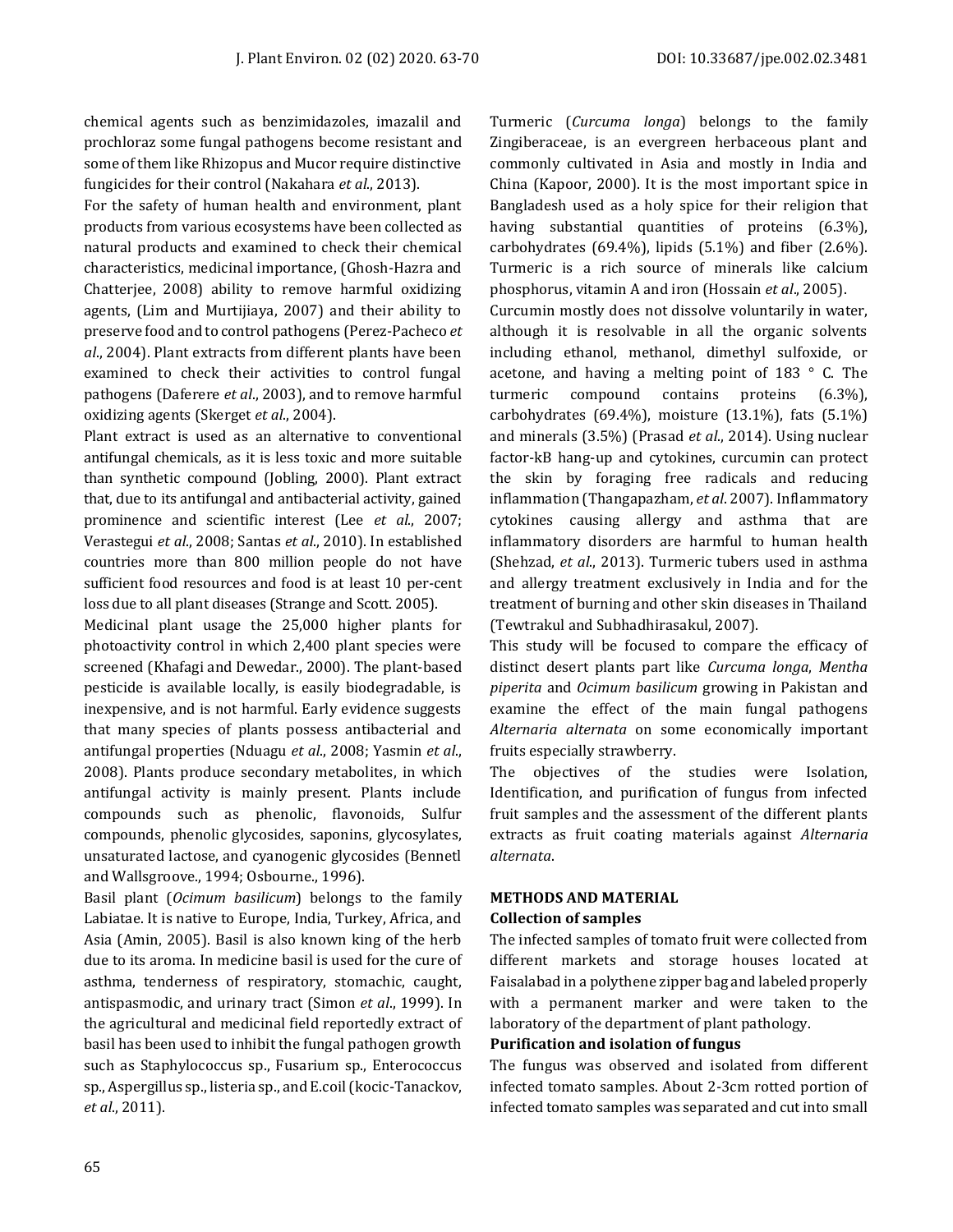pieces. Then the surface was sterilized with 0.1% NaCl and afterward treated sample rinsed two times with sterilized water and dried the sample with sterilized filter paper. Small pieces of diseased part were transferred on to the surface of PDA plates. For removing and inserting disease parts of infected samples needles, scalpels, forceps, and scissors were sterilized by dipping in the methylated spirit burning many times. The inoculated Petri plates were sealed with paraffin and incubate at 27±2°C for 36 hours. Within 24-36 hours, a fungal colony appeared on potato dextrose agar (PDA) media. Several fungi were isolated, identified, and purified through different fungal growth patterns, types of sporulation, and colony color. The specimens were identified with the help of literature (Booth, 1971, Sutton, 1980).

### **Artificial inoculation**

For artificial inoculation, the healthy tomato was damaged by using a sterilized needle. Maximum 20-30 holes were made and marked the injured hole by a circle. With the help of a cotton swab the fungus were placed on these holes and the samples were covered with polythene bags at room temperature. After 10 days, rotting symptoms were observed.

### **Collection of plant extracts**

The desert plants Mint (*Mantha piperita*), Basil (*Ocimum bacilicum*), and Turmeric (*Curcuma longa*) were collected from the experimental field of the University of Agriculture; Faisalabad (Pakistan) and brought to the laboratory of the department of plant pathology for further usage. For the process of preparation of extract plant parts cut into small pieces separately, then ground in the blender (food processor). Different plant parts are used to make extracts like leaves, roots, and stems, etc. First of all, the prepared plants extract was pass through an uncontaminated muslin cloth and then pass-through filter paper. (Ilyas, *et al*., 1997). Different concentration of plants extract was used against *Alternaria alternata*.

### **Management through plants extract**

Different medicinal plant extract like Mint (*Mantha piperita*), Basil (*Ocimum bacilicum*)**,** and Turmeric (*Curcuma longa*) were used against the fungus that causing post-harvest losses. Ethanol was used to prepare 50ppm, 100ppm and 200ppm concentration of plant extract.

#### **Processing of plant material**

The collected plant materials (bark, wood and fruits) were surface sterilized with 0.1% HgCl2 and washed three times with the sterile distilled water. Properly cleaned plant materials were dried in shade. Air-dried plant materials cuttings were powdered using a powdering mill to 50 mesh size. Seeds were separated by depumping the fruits and powdered after proper cleaning and drying. Powdered plant materials were stored in sterile cellophane bags in a cool dry place till further use. **Extraction of plant material**

# The ground plant materials i.e. bark, wood and fruits (300gm each) were extracted with methanol in a Soxhlet extractor for 8 to 10 hours. The process was run till the decolorization of the solvent, after that the extract was sieved with Whitman filter paper (No.1) and the filtrates were concentrated using a rotary evaporator. Then the extracts were evaporated to dryness over a water bath and solvent-free extracts of respective parts were obtained (Nostro, *et al*., 2000). Extracts of wood, bark and seeds of plant materials were weighed and then kept in labelled sterile sampling bottles.

### **Coating**

Take fresh tomato fruit that was injured artificially by using a sterilized needle and labeled with a marker. In Petri plates put fungus with the help of cotton swab. Cover the complete fruit surface by coating it with plant extract with different concentration i.e.10%, 20% and 30%. In polythene bags put all the material and after 3, 6 and 9-days interval rotting symptoms will be checked.

#### **Statistical analysis**

In vitro disease management through medicinal plant extract was approved into the laboratory condition under completely randomized design (CRD). Means of all experiments were compared by using the least significance difference (LSD) at 5% prospected value. (Steel *et al*., 1997).

# **RESULTS**

# **Effect of medicinal plant extract on the radial growth of** *Alternaria alternata* **on potato-dextrose agar**

Statistical data were shown in Figure 1. Three different concentration were made like 50, 100 and 200ppm of *Curcuma longa*, Mentha piperita and *Ocimum basilicum* plant extract. Fungal growth was inhibited continuously with the increasing concentration of medicinal desert plant extract from 50ppm to 200ppm. Maximum inhibition of *Alternaria alternata* was observed at 200ppm concentration of Curcuma longa, (67.5%), Mentha piperita (65.33%) and *Ocimum basilicum* (58.85%) after 3 days and 81.5%, 75.33% and 70.83% after 7 days respectively. Different concentrations were applied to different replications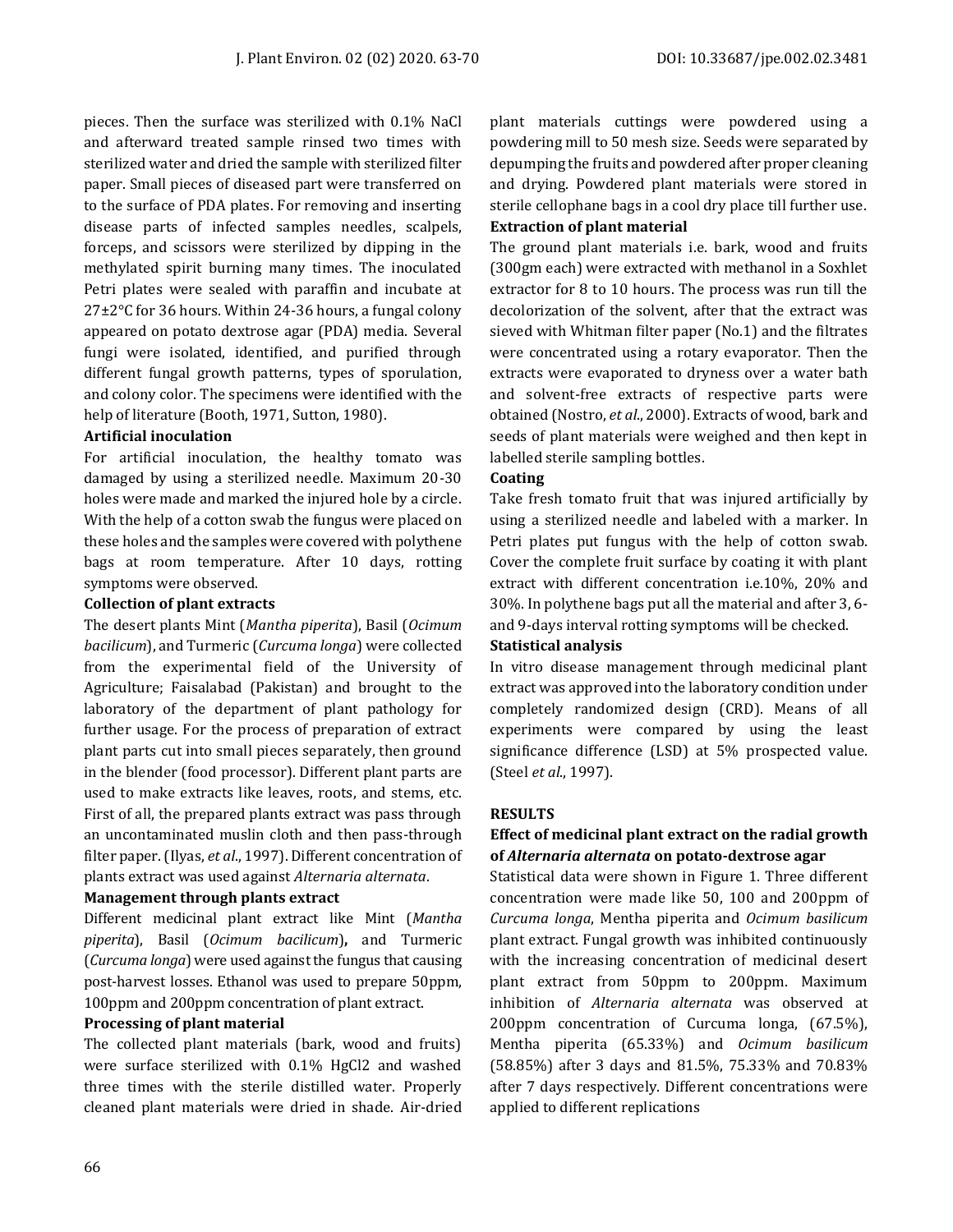



# **Effect of medicinal plant extract on the prevalence of late blight disease on coated healthy tomato with plant extract**

Data in Table 1 and 2 revealed that three different concentrations were made like 50, 100 and 200ppm of *Curcuma longa*, *Mentha piperita and Ocimum basilicum*  plant extract for tomato fruit coating. Decay % of artificial inoculated and controlled tomato fruits were examined after 3 and 7 days. As the concentration of plants extract

increasing from 50 to 200ppm for fruits coating the decay % of inoculated fruits decreased continuously. Minimum decay of strawberry fruits was observed at 200ppm concentration of *Curcuma longa* (12.5%), *Mentha piperita* (8.3%) and *Ocimum basilicum* (16.66%) and after 3 days and 13%, 12% and 17.33% after 7 days respectively. Different concentrations were applied to different replications*.*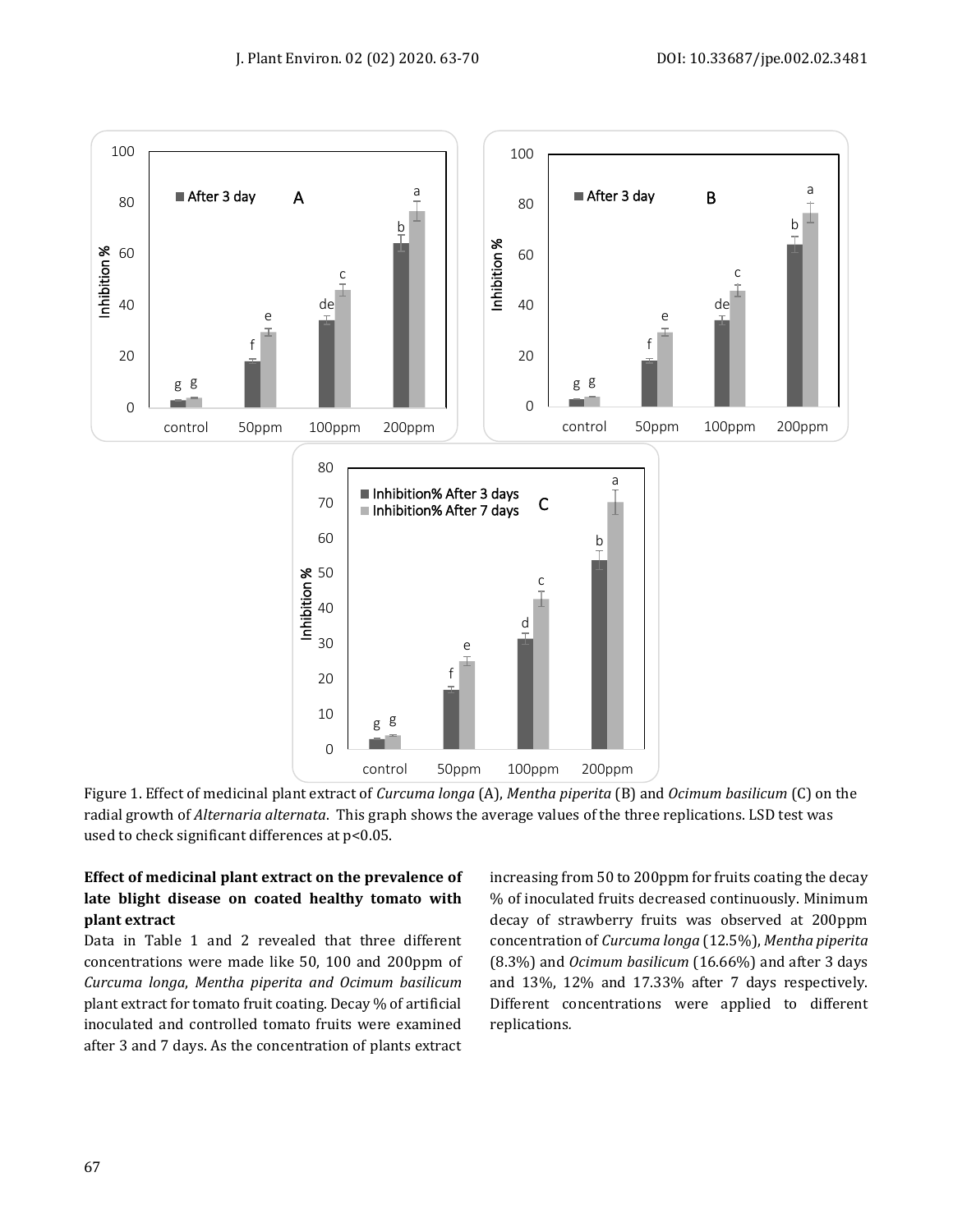| Control              | 50 <sub>ppm</sub>  | $100$ ppm           | $200$ ppm         |
|----------------------|--------------------|---------------------|-------------------|
| $57.83 \pm 1.39$     | $21.33 \pm 0.56$ d | $18.33 \pm 0.78f$   | $12.5 \pm 0.59h$  |
| 58±1.14 <sub>b</sub> | $19.83 \pm 0.64$ d | $14.66 \pm 0.56$ ef | $8.33 \pm 0.22$ g |
| $57.66 \pm 1.34$     | $22.5 \pm 0.67$ d  | $22 \pm 0.68e$      | $16.66 \pm 0.34f$ |
| 57.83%               | 21.22%             | 18.33%              | 12.49%            |
|                      |                    |                     |                   |

Table 1. Comparatively effect of different medicinal plant extract on artificial inoculated tomato fruits with *Alternaria alternata* after 3 days.

Table 2. Comparatively effect of different medicinal plant extract on artificial inoculated tomato fruits with *Alternaria alternata* after 7 days.

| Con. of Plant extraction | Control           | 50ppm             | $100$ ppm           | $200$ ppm         |
|--------------------------|-------------------|-------------------|---------------------|-------------------|
| Curcuma longa            | $80.16 \pm 1.05a$ | $26.33 \pm 0.44c$ | $20.66 \pm 0.34e$   | $13\pm0.52g$      |
| Mentha piperita          | $80.5 \pm 1.34a$  | $22.33 \pm 0.59c$ | $14.66 \pm 0.56$ de | $12\pm0.46$ fg    |
| Ocimum basilicum         | 80±1.24a          | $32 \pm 1.01c$    | 25±0.56d            | $17.33 \pm 0.59e$ |
| Average                  | 80.22%            | 26.88%            | 20.1%               | 14.33%            |

### **DISCUSSION**

*Alternaria alternata* is widely spread and decaying pathogen of tomato fruits and also cause infection in different fruits and vegetables. Eating contaminated fruits caused serious diseases in human beings. The different plant extract was used to inhibit the growth of *Alternaria alternata* on growth media. The result indicate that plant extracts have significant potential against *Alternaria alternata*. Curcuma longa one of the important medicinal plant that have maximum efficacy against *Alternaria alternata*. But *Ocimum basilicum* has minimum inhibitory effect against *Alternaria alternata*. *Curcuma longa* at 200ppm inhibit 81.5% growth rate of *Alternaria alternata* but at 50ppm concentration inhibit only 31.3% after 7 days which are quite related with the recent report of Apisariyakul *et al*., 1995, Revealed that medicinal desert plant Curcuma longa show fungal biomass inhibition against the filamentous fungi such as *Alternaria alternata*. *Ocimum basilicum*at 50ppm and 200ppm inhibits 32% and 70.83% growth rate respectively. Similar results were reported in recent research of Silva *et al*., 2008, that revealed latex extracts of medicinal plant *Ocimum basilicum* have fungicidal activity (due to the presence of biologically active constituents in ethanolic extract) (Silva *et al*., 2008). While *Ocimum basilicum* at 200ppm has minimum effect against *Alternaria alternata* and only inhibits a 70.83% growth rate. The latest report of (Fournomiti *et al*., 2015), that showed methanolic extracts of *Ocimum basilicum* wood, bark and seeds were effective antifungal activity against *Alternaria alternata*. Both menthol and ethanol were used for making an extract of a desert plant.

# **CONCLUSIONS**

It was observed that maximum control of *Alternaria alternata* was gained by Curcuma longa extract at 200ppm concentration of plant extract. So, it is suggested that *Curcuma longa* plant extract is the best treatment against *Alternaria alternata*.

### **CONFLICT OF INTEREST**

The authors declare that they have no conflicts of interest.

# **AUTHORS CONTRIBUTIONS**

All the authors contributed equally to this work.

# **REFERENCES**

- Acquach, 2002. Antifungal effect of four tropical plant aqueous and ethanol extract on post-harvest rot of tomato (*Lycopersicume sculantum*) in Ado – Ekiti, Nigeria. Journal of New York science, 4: 64-68.
- Adil, S.A., H. Badar and T. Sher. 2004. Factors Affecting Gross Income of Small Farmers in district Jhang-Pakistan. Pakistan Journal of Life and Social Sciences, 2(2): 153-155.
- Altaf, Z. 2008. Challenges in the Pakistan cotton, yarn, textile, and apparel sectors. Cotton-textile-apparel Sectors of Pakistan: Situations and Challenges Faced, 52-95.
- Amin, G.H. 2005. Medicinal Plants of Iran. Journal of Food Process Engineering, 33: 51-64.
- Arah, I. K., E.K. Kumah, E.K. Anku, and H. Amaglo. 2015. An overview of post-harvest losses in tomato production in Africa: causes and possible prevention strategies. Journal of Biological Agricultural Healthcare, 5(16): 78-88.

Bennett, R.N. and R.M. Wallsgrove. 1994. Secondary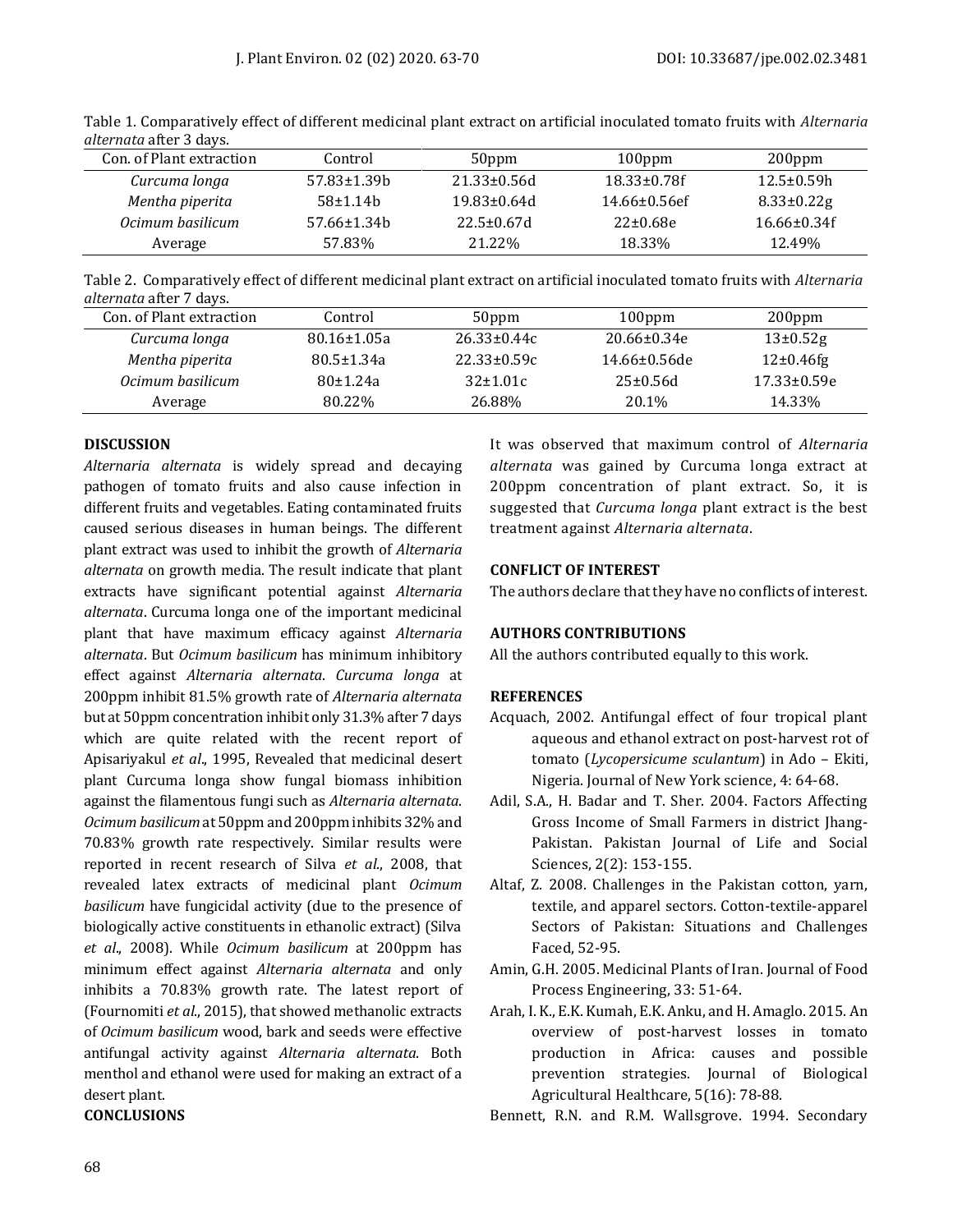metabolites in plant defence mechanisms. New Phytology, 127(4): 617-633.

- Booth, C. 1971. "The genus Fusarium," publish Commonwealth Mycological Institute, Kew, Surry, England. 237.
- Cambell, D.A and S.C. Barker. 1997. Selecting appropriate content and method in programme delivery. In: Swanson B.E., R.P. Bentz and A, J. Sofranko (eds.) Improving Agriculture Extension: A Reference Manual. FAQ, Rome.
- Daferera, D.J., B.N. Ziogas and M.G. Polissiou. 2003. The effectiveness of plant essential oils on the growth of Botrytis cinerea, *Fusarium solani* var. coeruleum and *Clavibacter michiganensis* subsp. Michiganensis. Crop Protection, 22(1): 39-44.
- Droby, S. 2005. Improving quality and safety of fresh fruits and vegetables after harvest by the use of biocontrol agents and natural materials. In International Symposium on Natural Preservatives in Food Systems, 709: 45-52.
- El-Shaieb, M.K.Z. and A.A. Malibari. 1995. Enzymatic activities of soft rot causal organisms affecting vegetables and fruits in Saudi Arabia. Journal of Agricultural Research, 40(3): 293-304.
- FAO. 2003. FAO stat database collection. www.fao.org/ statistics.
- FAO. 2015. FAO stat database collection http://apps.fao.org/page/collection(accessed on 2806-2015).
- FAO. 2009. Faostat database collection http://. fao.org/page/collection.
- Ghosh-Hazra, A. and P. Chatterjee. 2008. A nontoxic antitumor compound from the leaves of Bauhinia scandens characterized as 1-0-alkyl glycerol by gas-liquid chromatography and evaluation of its antitumor property by Brine Shrimp bioassay. Industrial Crops and Products, 27(1): 39-43.
- GOP. 2018. Agricultural Statistics of Pakistan, 2016-2017, Ministry of Food, Agriculture and Livestock, Government of Pakistan, Islamabad.
- Hammond, M.P. and A.E. Bianco. 1992. Genes and genomes of parasitic nematodes. Parasitology Today, 8(9): 299-305.
- Hossain, M.A. and Y. Ishimine. 2005. Growth, yield and quality of turmeric (Curcuma longa L.) cultivated on dark-red soil, gray soil and red soil in Okinawa, Japan. Plant Production of Sciences, 8(4): 482-486.

Hussain, S.I., K.M. Khokhar, T. Mahmood, M.H. Laghari,

M.M. Mahmud and N. HRI. 2001. Yield potential of some exotic and local tomato cultivars grown for summer production. Pakistan Journal of Biological

Illyas, M., A.O. Gaber, S.A. Roy, R. Chesney, D. Batisky, D. Jones and R. Wyatt. 1998. Comparable renal graft survival in African-American and Caucasian pediatric recipients. Pediatric Nephrology, 12(7): 534-539.

Sciences, 4(10): 1215-1216.

- Jobling, J. 2000. Essential oils: A new idea for postharvest disease control. Good fruit and vegetables magazine, 11(3): 50-54.
- Kader, A.A., R.F. Kasmire, F.G. Mitchell, M.S. Reid, N.F. Sommer and J.F. Thompson. 1992. Post-harvest technology of horticultural crops. Cooperative Extension University of California Division of Agriculture and Natural Resources. Agricultural of Natural Research Publication, 63: 78-89.
- Kapoor, L.D. 2000. Handbook of Ayurvedic medicinal plants: Herbal reference library (Vol. 2). CRC press. 87: 44-53.
- Khafagi, I.K. and A. Dewedar. 2000. The efficiency of random versus ethno-directed research in the evaluation of Sinai medicinal plants for bioactive compounds. Journal of Ethnopharmacology, 71(3): 365-376.
- Kocic-Tanackov, S., G. Dimic, J. Levic, I. Tanackov, and D. Tuco. 2011. Antifungal activities of basil (*Ocimum basilicum* L.) extract on Fusarium species. African Journal of Biotechnology, 10(50): 10188-10195.
- Lee, S.H., K.S. Chang, M.S. Su, Y.S. Huang H.D. Jang 2007. Effects of some Chinese medicinal plant extracts on five different fungi. Food control, 18(12): 1547-1554.
- Lim, Y. and J. Murtijaya. 2007. Antioxidant properties of Phyllanthus amarus extracts as affected by different drying methods. LWT-Food Science and Technology, 40(9): 1664-1669.
- Nakahara, K., N.S. Alzoreky, T. Yoshihashi, H.T. Nguyen and G. Trakoontivakorn. 2013. Chemical composition and antifungal activity of essential oil from *Cymbopogon nardus* (Citronella grass). Japan Agricultural Research Quarterly, 37(4): 249-252.
- Nduagu, C., E.J. Ekefan and A.O. Nwankiti. 2008. Effect of some crude plant extracts on growth of *Colletotrichum capsici*(Synd) Butler & Bisby, causal agent of pepper anthracnose. Journal of Applied Biosciences, 6(2): 184-190.

Nostro, A., M.P. Germano, V. D'angelo, A. Marino and M. A.